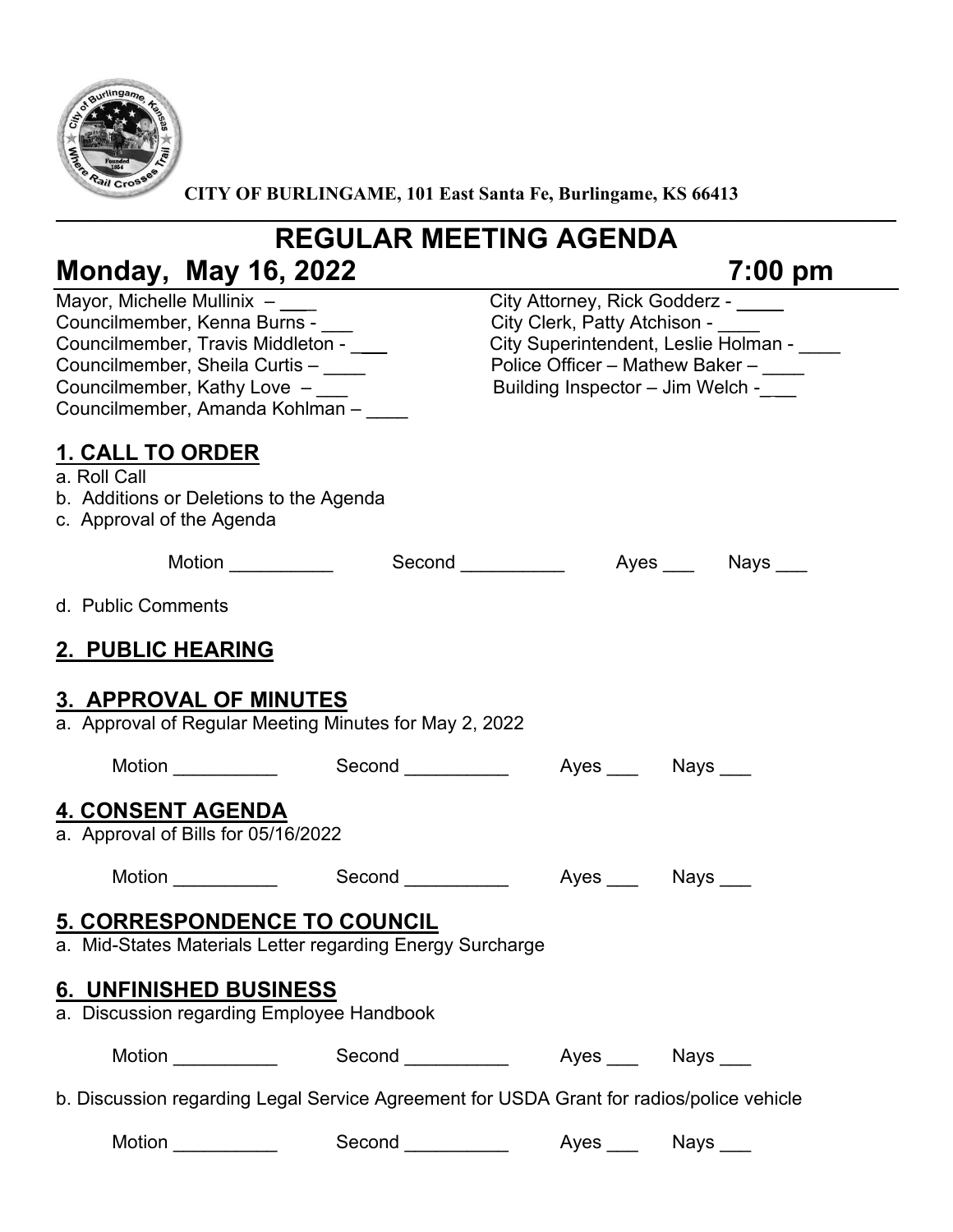c. Consider motion to accept grant from William G. Pomeroy Foundation for Historical Walking Trail pamphlets for Burlingame, KS in the amount of \$1322.51

|                                                                                                                                                                                          | Motion ____________   Second ___________   Ayes ___  Nays ___  |  |  |  |  |
|------------------------------------------------------------------------------------------------------------------------------------------------------------------------------------------|----------------------------------------------------------------|--|--|--|--|
| d. Consider motion to allow Mayor Mullinix, President Burns, City Clerk Atchison, and Treasurer<br>Anne Baer to sign Lease Purchase Agreement for purchase of a Back-Hoe for \$92,000.00 |                                                                |  |  |  |  |
|                                                                                                                                                                                          | Motion ____________   Second ___________   Ayes ____  Nays ___ |  |  |  |  |
| <b>7. New Business</b><br>a. Discussion from Ottawa Coop regarding a stop sign at the corner of Kansas and Dayton.                                                                       |                                                                |  |  |  |  |
|                                                                                                                                                                                          | Motion _____________  Second ____________  Ayes ____ Nays ___  |  |  |  |  |
| b. Consider motion to do a Memorial Day signature ad in the Osage County Chronicle for \$30.00                                                                                           |                                                                |  |  |  |  |
|                                                                                                                                                                                          | Motion ____________  Second ___________  Ayes ___ Nays ___     |  |  |  |  |
| c. Consider motion to do a Burlingame Rodeo Days ad in the Osage County Chronicle                                                                                                        |                                                                |  |  |  |  |
|                                                                                                                                                                                          | Motion ____________  Second ___________  Ayes ___ Nays ___     |  |  |  |  |
| d. Discussion regarding policy for shutting off or transferring utilities for account for a deceased<br>person.                                                                          |                                                                |  |  |  |  |
|                                                                                                                                                                                          | Motion ____________  Second ___________  Ayes ___ Nays ___     |  |  |  |  |
| e. Discussion regarding storefront-window-graphics - Councilmember Kohlman                                                                                                               |                                                                |  |  |  |  |
|                                                                                                                                                                                          | Motion ____________  Second ___________  Ayes ___ Nays ___     |  |  |  |  |
| f. Consider motion to allow the Burlingame Library to place a story walk in the park or other city<br>property.                                                                          |                                                                |  |  |  |  |
|                                                                                                                                                                                          | Motion ____________   Second ___________   Ayes ____  Nays ___ |  |  |  |  |
| <b>8. Executive Session</b><br>a. Five Minute Executive Session non-elected personnel with City Clerk Atchison                                                                           |                                                                |  |  |  |  |
|                                                                                                                                                                                          | Motion _____________  Second ___________  Ayes ___  Nays ___   |  |  |  |  |
| b. Twenty-minute executive session non-elected personnel                                                                                                                                 |                                                                |  |  |  |  |
| Motion ___________                                                                                                                                                                       |                                                                |  |  |  |  |